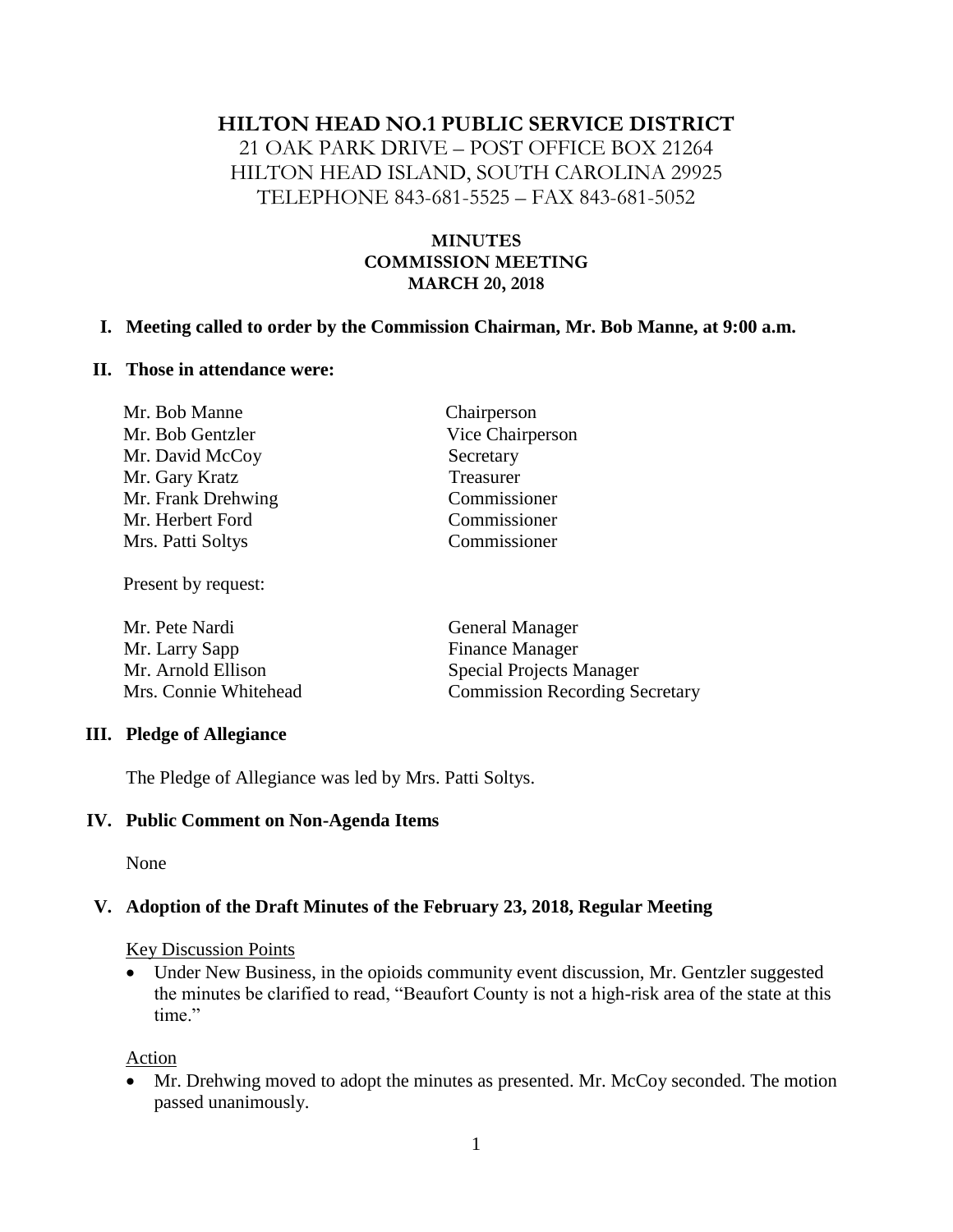## **VI. Commissioner and Committee Reports**

### **A. Finance Committee**

Key Discussion Points

- The Committee met on March 2, 2018.
- Mr. Jeff McGarvey and Mr. Darryl Parker of Willdan presented the water and sewer rate model and asked for direction on rate proposals.
- The Committee discussed a review of billing all customers by meter size. The model is designed to implement this process and will be reviewed with the full board at the April board meeting.
- Willdan will be attending the April board meeting to present their recommendations from the Rate Analysis they've performed.

## **B. Planning & Operations Committee**

Key Discussion Points

- The Committee met on March 13 to discuss the PSD's policy-making process.
- Mr. Ford asked that the Commission revisit its Sewer Availability Fee policy to address the practice of charging the fee to vacant lots, because the practice is unfair to vacant lot owners in light of their providing the PSD with easements to carry out the Master Sewer Plan projects.
- The Committee and staff agreed that this was an important and appropriate topic to use as an example of carrying out the policy development process discussed at the start of the meeting.
- At Mr. Gentzler's suggestion, the full commission agreed to hold a workshop to review the Availability Fee policy in April.

# **VII. General Manager's Report**

Key Discussion Points

- Mr. Nardi presented the General Manager's report. A copy is included in the agenda packet.
- The PSD's wastewater treatment plant received the 2017 DHEC Facility Excellence Award.
- Mr. Nardi is in communications with Burke's Pharmacy about jointly pursuing a prescription drug take-back program.
- Staff met with J.D. Solomon of CH2M Hill regarding an asset management program.
- The Project SAFE has reached nearly \$2 million of its \$3 million goal.